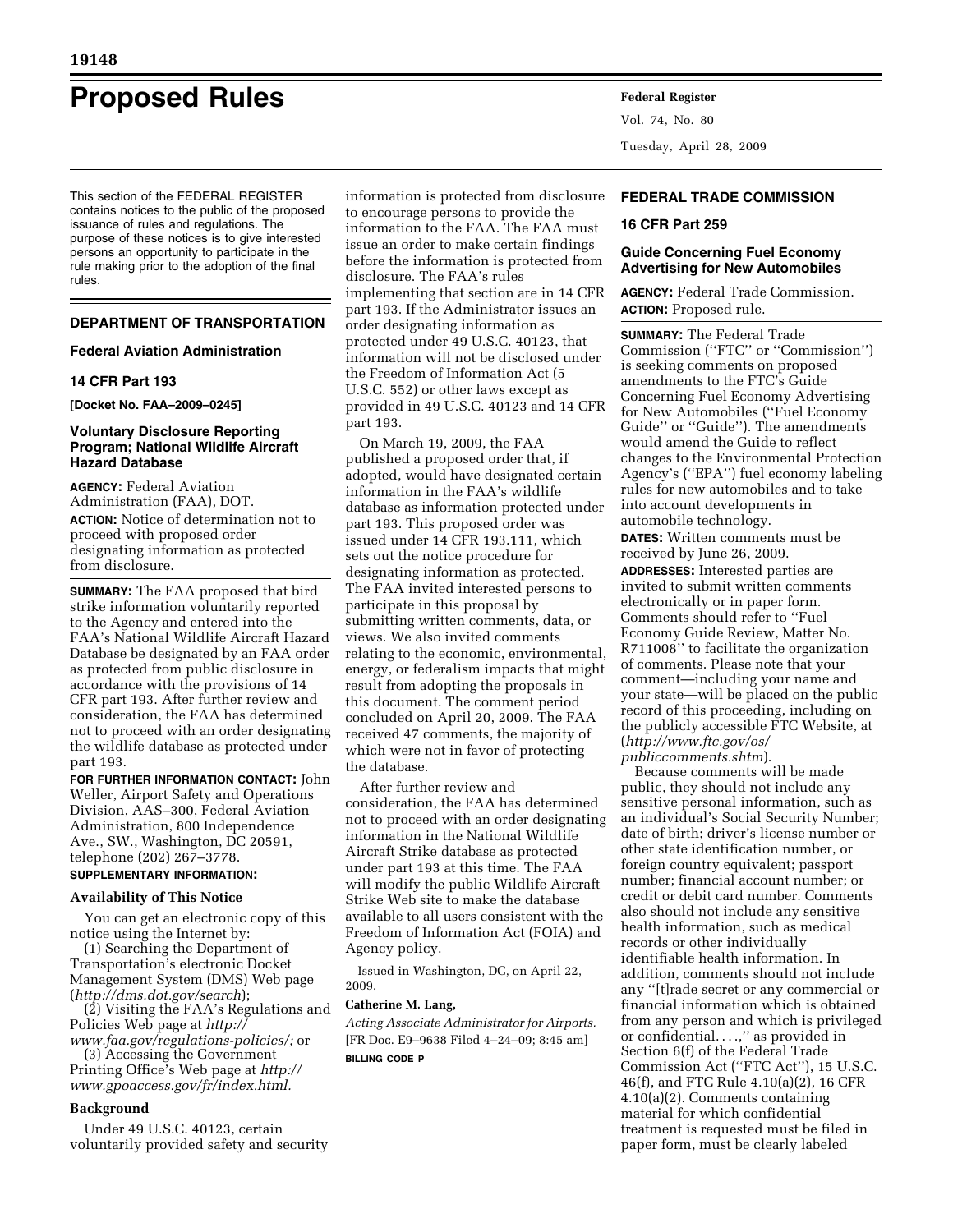''Confidential,'' and must comply with FTC Rule 4.9(c), 16 CFR 4.9(c).1

Because paper mail addressed to the FTC is subject to delay due to heightened security screening, please consider submitting your comments in electronic form. Comments filed in electronic form should be submitted by using the following weblink: (*https:// secure.commentworks.com/ftcfueleconomyguide*) (and following the instructions on the web-based form). To ensure that the Commission considers an electronic comment, you must file it on the web-based form at the weblink (*https://secure.commentworks.com/ftcfueleconomyguide*). If this Notice appears at (*http://www.regulations.gov/ search/index.jsp*), you may also file an electronic comment through that website. The Commission will consider all comments that regulations.gov forwards to it. You may also visit the FTC Website at *http://www.ftc.gov* to read the Notice and the news release describing it.

A comment filed in paper form should include the ''Fuel Economy Guide Review, Matter No. R711008'' reference both in the text and on the envelope, and should be mailed or delivered to the following address: Federal Trade Commission, Office of the Secretary, Room H-135 (Annex F ), 600 Pennsylvania Avenue, NW, Washington, DC 20580. The FTC is requesting that any comment filed in paper form be sent by courier or overnight service, if possible, because U.S. postal mail in the Washington area and at the Commission is subject to delay due to heightened security precautions.

The FTC Act and other laws the Commission administers permit the collection of public comments to consider and use in this proceeding as appropriate. The Commission will consider all timely and responsive public comments that it receives, whether filed in paper or electronic form. Comments received will be available to the public on the FTC Website, to the extent practicable, at (*http://www.ftc.gov/os/ publiccomments.shtm*). As a matter of discretion, the Commission makes every effort to remove home contact information for individuals from the public comments it receives before placing those comments on the FTC

Website. More information, including routine uses permitted by the Privacy Act, may be found in the FTC's privacy policy, at (*http://www.ftc.gov/ftc/ privacy.shtm*).

**FOR FURTHER INFORMATION CONTACT:** 

Hampton Newsome, (202) 326-2889, Attorney, Division of Enforcement, Bureau of Consumer Protection, Federal Trade Commission, 601 New Jersey Avenue, N.W., Washington, DC 20001. **SUPPLEMENTARY INFORMATION:** 

#### **I. Background**

The Commission adopted the Fuel Economy Guide in 1975 to prevent deceptive fuel economy advertising and to facilitate the use of fuel economy information in advertising. The Guide helps advertisers avoid making claims that are unfair or deceptive under Section 5 of the FTC Act (15 U.S.C. 45(a)).2 To accomplish this goal, the Guide contains specific information about the disclosure of mileage information generated by EPA's wellestablished fuel economy program. Under EPA regulations (40 CFR Part 600), vehicle manufacturers must disclose fuel economy numbers on labels attached to new automobiles.3 In addition, EPA regulations contain specific testing protocols (*see* 40 CFR Part 86) that manufacturers must use to derive the fuel economy information used on labels.

To avoid deceptive or unfair claims in advertisements that contain fuel economy representations, the Fuel Economy Guide advises marketers to disclose established fuel economy estimates (*e.g.*, miles per gallon or ''mpg'') as determined by the mandatory EPA testing protocols (''EPA tests''). If advertisers make fuel economy claims based on non-EPA tests, the Guide directs them to disclose EPA-derived fuel economy information and provide details about the non-EPA tests such as the source of the test, driving conditions, and vehicle configurations.

In 1978 and again in 1995, the Commission amended the Guide to make it consistent with changes to

EPA's regulations. (43 FR 55757 (Nov. 29, 1978); and 60 FR 56230 (Nov. 8, 1995)). On December 27, 2006 (71 FR 77872), the EPA published new requirements for fuel economy labeling. The revised EPA rules include modifications to the mandatory fuel economy test that, among other things, incorporate different driving conditions (*e.g.*, cold temperatures) into the determination of fuel mileage estimates. The recent EPA amendments also modify the design of the fuel economy label and require disclosure of combined (*i.e.*, city and highway) fuel economy figures in addition to separate city and highway ratings.

Following EPA's amendments, the Commission published a **Federal Register** notice on May 9, 2007 (72 FR 26328) seeking comment on the overall costs, benefits, necessity, and regulatory and economic impact of the Guide. The Notice also sought comment on whether the Guide should be amended in light of EPA's recent rule changes. The Commission has reviewed the comments received, and now is seeking comment on proposed amendments to the Guide. This Notice contains an analysis of the comments received and a description of the proposed amendments (section II), an invitation for comment on those amendments (section III), and the proposed language for the amendments (section IV).

## **II. Analysis of Comments**

The Commission received four comments in response to its May 9, 2007 notice.4 The comments raised a variety of issues about the current Guide. Those comments, along with the Commission's responses, are detailed as follows:

# *A. Benefits of and Need for the Guide*

*Issue and Comments*: In the May 9, 2007 **Federal Register** notice, the Commission asked whether there is a continuing need for the Fuel Economy Guide and whether the Guide is necessary to prevent unfair or deceptive practices. In response, the comments indicated that the Guide provides significant benefits to consumers. According to the Alliance of Automobile Manufacturers (''Alliance''), the Guide ''is an important industry standard'' that has resulted in informative disclosures to consumers that are not overly burdensome to

<sup>1</sup> The comment must be accompanied by an explicit request for confidential treatment, including the factual and legal basis for the request, and must identify the specific portions of the comment to be withheld from the public record. The request will be granted or denied by the Commission's General Counsel, consistent with applicable law and the public interest. *See* FTC Rule 4.9(c), 16 CFR 4.9(c).

<sup>2</sup> The Commission's industry guides, such as the Fuel Economy Guide, are administrative interpretations of the application of Section 5 of the FTC Act, 15 U.S.C. 45(a). The Commission issues industry guides to provide guidance for the public to conform with legal requirements. These guides provide the basis for voluntary and simultaneous abandonment of unlawful practices by members of industry. 16 CFR Part 17. Failure to follow industry guides may result in corrective action under Section 5 of the FTC Act. In any such enforcement action, the Commission must prove that the act or practice at issue is unfair or deceptive.

<sup>3</sup> EPA issued its fuel economy labeling regulations pursuant to the Energy Policy and Conservation Act of 1975 (49 U.S.C. 32901).

<sup>4</sup> Alliance of Automobile Manufacturers (#529732-00005); Association of International Automobile Manufacturers, Inc. (#529732-00008); Broward County Consumer Affairs (#529732-00001) (#529732-00002) (#529732-00003) (#529732-00004); and National Automobile Dealers Association (#529732-00007).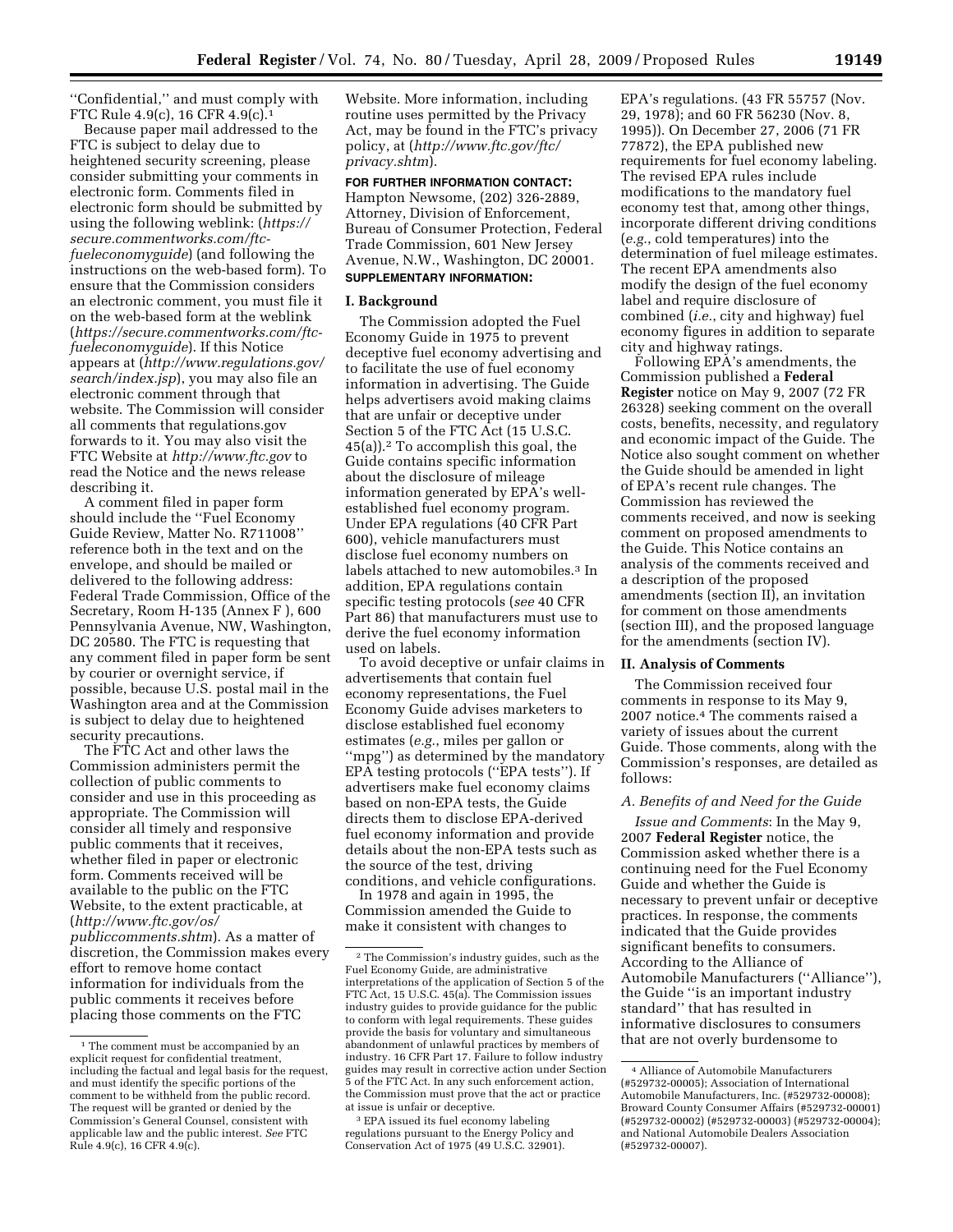manufacturers. The Association of International Automobile Manufacturers, Inc. (''AIAM'') described the Guide as ''an important industry and consumer resource.'' Similarly, the National Automobile Dealers Association (''NADA'') wrote that the Guide ''serves to assure prospective new vehicle purchasers that fuel economy claims consistently will be advertised in an understandable manner.'' In NADA's view, the Guide also helps ''ensure that prospective purchasers receive objective, uniform information, and that manufacturers and dealers fairly and even-handedly advertise the fuel economy of the new vehicles they sell.''

The Broward County Consumer Affairs Division (''Broward County''), a local consumer protection agency in Florida, also supported continued publication of the Guide. In its view, manufacturers and dealers would engage in unfair or deceptive trade practices routinely if the Guide did not exist. Broward County uses the Guide to review fuel economy advertisements and to bring enforcement actions in its role as a watchdog over the advertising and sale of new vehicles. Without the Guide, Broward County believes ''consumers would be at a significant disadvantage when buying a new car.'' Broward County also noted that the Guide yields benefits for both consumers and industry by encouraging consistency in fuel economy advertising, which provides ''stability and equality for the consumer when purchasing a new car.'' In addition, Broward County indicated that, in its view, ''auto dealers and manufacturers find it easier, more cost effective and less labor intensive to use the predetermined EPA estimates.''

While all the comments generally supported the Guide, several noted the need to update specific provisions. For example, both Alliance and AIAM urged the Commission to amend the Guide to ensure consistency with EPA regulations and reflect changes in vehicle technology and fuel use. AIAM noted, however, that despite the need for conforming changes, there is no need to alter the basic information in the Guide.

*Discussion*: The Commission plans to retain the Guide. The comments received suggest that the Fuel Economy Guide is useful to both consumers and the new vehicle industry. The Guide encourages clarity in advertising fuel economy and helps combat unfair or deceptive practices. While these benefits are difficult to quantify, the comments suggest that they are significant. At the same time, the comments indicate that any burdens

associated with the Guide are minimal. Therefore, it appears that there is a continuing need for the Fuel Economy Guide and that its benefits outweigh any costs it may entail. In addition, we expect that the Guide's benefits will continue into the future. Whether due to high gasoline prices or consumer interest in minimizing energy use for environmental reasons, we expect advertisers will continue to use fuel economy as a way to distinguish their vehicles.

In addition to retaining the Guide, we are also proposing several amendments in response to EPA rule changes and other developments related to fuel economy advertising. The emergence of new automobile technology, such as electric hybrid vehicles, underscores the importance of ensuring that the Guide is applicable to a changing market. The proposed amendments, as discussed in detail below, should help ensure the Guide keeps pace with these various changes.

#### *B. Definitions—Section 259.1*

*Issues, Comments, and Discussion*: Several commenters recommended changes to the Guide's definitions and citations in light of recent changes to EPA requirements. These various terms and issues are addressed as follows:

*New Automobile*: The current Guide defines ''new automobile'' as ''[a]ny passenger automobile or light truck for which a fuel economy label is required under the Energy Policy and Conservation Act (42 U.S.C. 6201 *et seq.*) or rules promulgated thereunder, the equitable or legal title to which has never been transferred by a manufacturer, distributor, or dealer to an ultimate purchaser.'' The Alliance, NADA, AIAM, and Broward County all noted that EPA will require a fuel economy label for medium duty passenger vehicles manufactured during the 2011 model year or thereafter. Accordingly, they suggested that the Commission amend the Guide's definition of ''new automobile'' to reflect this upcoming change.

In response to these comments, the Commission proposes to amend the definition of ''new automobile'' to include the term ''medium duty passenger vehicle.'' The amended definition, however, would only apply to vehicles ''for which a fuel economy label is required.'' Accordingly, the Guide would not cover medium duty passenger vehicles until EPA regulations require labeling for such vehicles in 2011.

*Statutory and Regulatory Citations*: Both AIAM and the Alliance recommended that the Commission

update the Guide's citation to the Energy Policy and Conservation Act to 49 U.S.C. 32901. The Alliance also suggested changes to the Guide's citations to EPA regulations to reflect the new amendments. To remain current in the future, NADA recommended that the Commission replace specific cites in the Fuel Economy Guide with more general references to EPA regulations such as 40 CFR Part 600.

Based on these comments, the Commission proposes to update the citation to EPCA (*i.e.*, 49 U.S.C. 32901). In addition, we propose to replace specific regulatory citations with a general reference to EPA regulations at 40 CFR Part 600. This will reduce the need to amend the Guide in the future while still providing a useful reference to EPA regulations.

*Fuel Economy*: The current Guide uses terms such as ''mpg'' (miles-pergallon), ''consumption,'' and ''mileage'' as fuel efficiency descriptors for vehicles. The Alliance, NADA, and AIAM suggested the Commission use the term ''fuel economy'' when referring to a vehicle's fuel efficiency, instead of these other terms because ''fuel economy'' is the ''standard industry term . . . and is readily understood by the public.'' We agree that the Guide should use the standard industry terms. Therefore, we propose to amend the Guide to use the term ''fuel economy'' when describing a vehicle's fuel efficiency. Accordingly, the proposed amendments use that term in lieu of other descriptors.

*Estimated Highway, City, and Combined Fuel Economy*: The current Guide provides information on estimated highway and city fuel economy but does not provide guidance on combined fuel economy. Both NADA and Broward County suggested that the FTC amend the Fuel Economy Guide to address claims for combined fuel economy because such information is now required on the EPA label. In particular, NADA recommended that the FTC adopt EPA's definition of that term.5 We agree with the comments that the Guide should include references to ''combined fuel economy.'' Because manufacturers must disclose such information on EPA's fuel economy label, the Guide should also include the

<sup>5</sup> EPA regulations (40 CFR 600.002-08) define ''combined fuel economy'' as ''(1) the fuel economy value determined for a vehicle (or vehicles) by harmonically averaging the city and highway fuel economy values, weighted 0.55 and 0.45 respectively, (2) for electric vehicles, the term means the equivalent petroleum-based fuel economy value as determined by the calculation procedure promulgated by the Secretary of Energy.''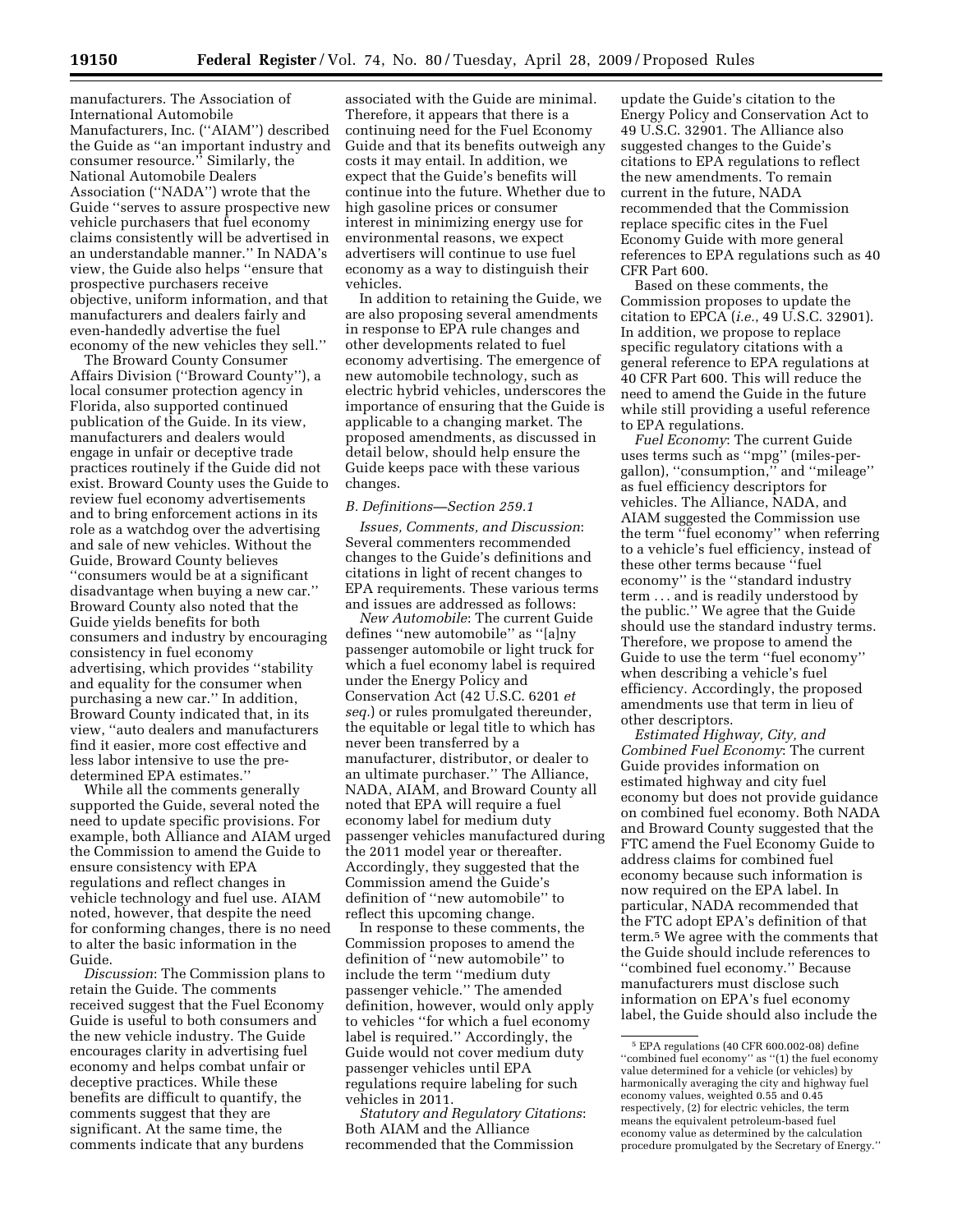term in addressing fuel economy advertising claims. This will ensure that the scope of the Guide is consistent with the scope of fuel economy representations required on the EPA label.

*Range Claims*: In addressing fuel economy range claims, the Guide uses the terms ''expected range of fuel economy'' and ''range of estimated fuel economy values for the class of new automobiles.'' This provision is meant to apply to any claims related to a fuel economy range and not just claims containing these specific terms. To clarify this intent, we propose to add the phrase ''or similar language'' following the appearance of the terms ''expected range of fuel economy'' and ''range of estimated fuel economy values for the class of new automobiles.''6

*Other Minor Changes*: We also propose to make the following four, minor changes to the Guide:

*MPG.* We propose amending the Guide's definitions for city and highway fuel economy estimates so that they are consistent with the terms and definitions used by EPA. For example, we propose to change the term ''estimated city mpg'' to ''estimated city fuel economy,'' the term used by EPA in its regulations.7

*In-Use*. We propose eliminating the words ''in-use'' from the term for fuel economy range because ''in-use'' is not generally used by EPA and also may imply that data is generated from actual driving conditions and not the laboratory tests required by EPA regulations.8

7 The proposed definitions for these two terms read: ''*Estimated city fuel economy*. The city fuel economy determined in accordance with the city test procedure employed and published by the U.S. Environmental Protection Agency as described in 40 CFR Part 600 and expressed in miles-per-gallon, to the nearest whole mile-per-gallon, as measured, reported, published, or accepted by the U.S. Environmental Protection Agency''; and ''*Estimated highway fuel economy*. The highway fuel economy determined in accordance with the highway test procedure employed and published by the U.S. Environmental Protection Agency as described in 40 CFR Part 600 and expressed in miles-per-gallon, to the nearest whole mile-per-gallon, as measured, reported, published, or accepted by the U.S. Environmental Protection Agency.

8 The proposed definition reads: ''*Range of fuel economy*. The range of city, highway, or combined fuel economy of the particular new automobile on which the label is affixed, as determined in accordance with procedures employed by the U.S. Environmental Protection Agency as described in 40 CFR Part 600 and expressed in miles-per-gallon, to the nearest whole mile-per-gallon, as measured,

*Unique Nameplate*. We propose eliminating an obsolete reference to the term ''unique nameplate'' in footnote 2 of the Guide and replacing it with the more appropriate EPA term "model type."9

*New Automobile*. Embedded within the definition of ''new automobile'' in the current Guide are other definitions for the terms ''dealer,'' ''manufacturer,'' and ''ultimate purchaser.'' We propose to amend this provision by creating separate definitions for these latter three terms.

#### *C. Non-EPA Estimates—Section 259.2(c)*

*Issue and Comments*: Section 259.2(c) of the Guide addresses fuel economy claims derived from non-EPA tests. The Guide indicates that advertisers can make fuel economy claims based on non-EPA information as long as they: 1) disclose the corresponding EPA estimates with more prominence than other estimates, 2) identify the source of the non-EPA information, and 3) disclose how their non-EPA test differs from the EPA test in terms of driving conditions and other relevant variables.

NADA suggested that the Commission delete Section 259.2(c) because the ''benefit of being able to advertise non-EPA fuel economy estimates is outweighed by the need for uniformity, clarity, and fairness.'' In its view, the FTC should retain this section only if there is evidence that sellers regularly advertise ''non-EPA fuel economy estimates, and are expected to conduct similar advertising in the future.'' Broward County did not suggest that FTC eliminate this section but recommended changes in light of EPA's recent amendments. In particular, it recommended the addition of more examples in Section 259.2(c)(3) of the test conditions and variables that may differ from those covered by the EPA test, such as high speed/rapid acceleration driving, use of air conditioning, cold temperature operation, road grade, wind, tire pressure, load, and the effects of different fuel properties.

*Discussion*: The Commission proposes retaining the Guide's current provision

related to non-EPA fuel economy claims. We have identified no basis to prohibit fuel economy advertising claims based on non-EPA tests. We recognize that many interested parties favor disclosure of EPA data because it creates a level playing field for industry members and provides familiar, standardized information for consumers. In addition, claims based on the non-EPA data have the potential to mislead consumers if the basis for such claims are not adequately disclosed. We have no evidence, however, to conclude that such claims are deceptive in all contexts. Accordingly, the proposed amended Guide retains the section related to non-EPA tests.

We are not proposing to expand the list of examples related to test conditions and variables that advertisers may need to disclose when making fuel economy claims based on non-EPA testing, as suggested by Broward County. The current Guide is clear that the existing five examples are not exhaustive. Absent clear evidence of problems with particular test discrepancies (*e.g.*, tire pressure, road grade), there appears to be little benefit in adding additional examples to the list.<sup>10</sup>

# *D. Alternative Fueled Vehicles*

*Issue and Comments*: When addressing fuel economy estimates, the current Guide refers to ''*gasoline*  consumption or mileage of new automobiles'' (emphasis added). It does not mention other fuel types such as diesel, electricity, and ethanol. The comments questioned whether the Guide is unnecessarily limited to advertisements involving gasoline. The Alliance argued that such a limitation is inappropriate because many vehicles also run on alternative fuels. NADA explained that manufacturers are producing new vehicle types such as hybrids designed to run on electricity, liquid fuel, or a combination of the two; dedicated alternative fuel vehicles; and dual or flex-fuel vehicles. NADA recommended that the Guide require disclosure of: 1) all fuels used by new vehicles; 2) the fuels actually used to

<sup>6</sup> Broward County recommended that the definition of ''estimated in-use fuel economy range'' at Section 259.1(e) include the EPA-required phrase ''Expected range for most drivers [ ] to [ ] MPG.'' *See* 40 CFR 600.307-08(b)(5). We expect that the insertion of the phrase ''or similar language'' will address that concern.

reported, or accepted by the U.S. Environment Protection Agency.

<sup>&</sup>lt;sup>9</sup> The relevant portion of the proposed footnote language reads: ''Fuel economy estimates assigned to model types (*see* 40 CFR 600.208-08(a)(2)), should not be used for other vehicles in a car line that have different fuel economy ratings. For example, if a manufacturer has a model named the 'XZA' that has fuel economy estimates assigned to it and a derivative model named the 'Econo-XZA' that has separate, higher fuel economy estimates assigned to it, these higher numbers assigned to the 'Econo-XZA' cannot be used in advertisements for the 'XZA.'''

 $^{\rm 10}$  Footnotes 7 and 8 in the current Guide provide guidance regarding the relative size and prominence of fuel economy claims based on non-EPA and EPA estimates in television, radio, and print advertisements. We propose to add language clarifying that these footnotes provide examples and do not dictate the only approach in every context. We recognize that there may be other ways to ensure that the EPA estimates receive ''more prominence than any other estimate'' beyond those detailed in these footnotes. The proposed language also clarifies that the guidance applies to any advertising medium, not only to television, radio, and print.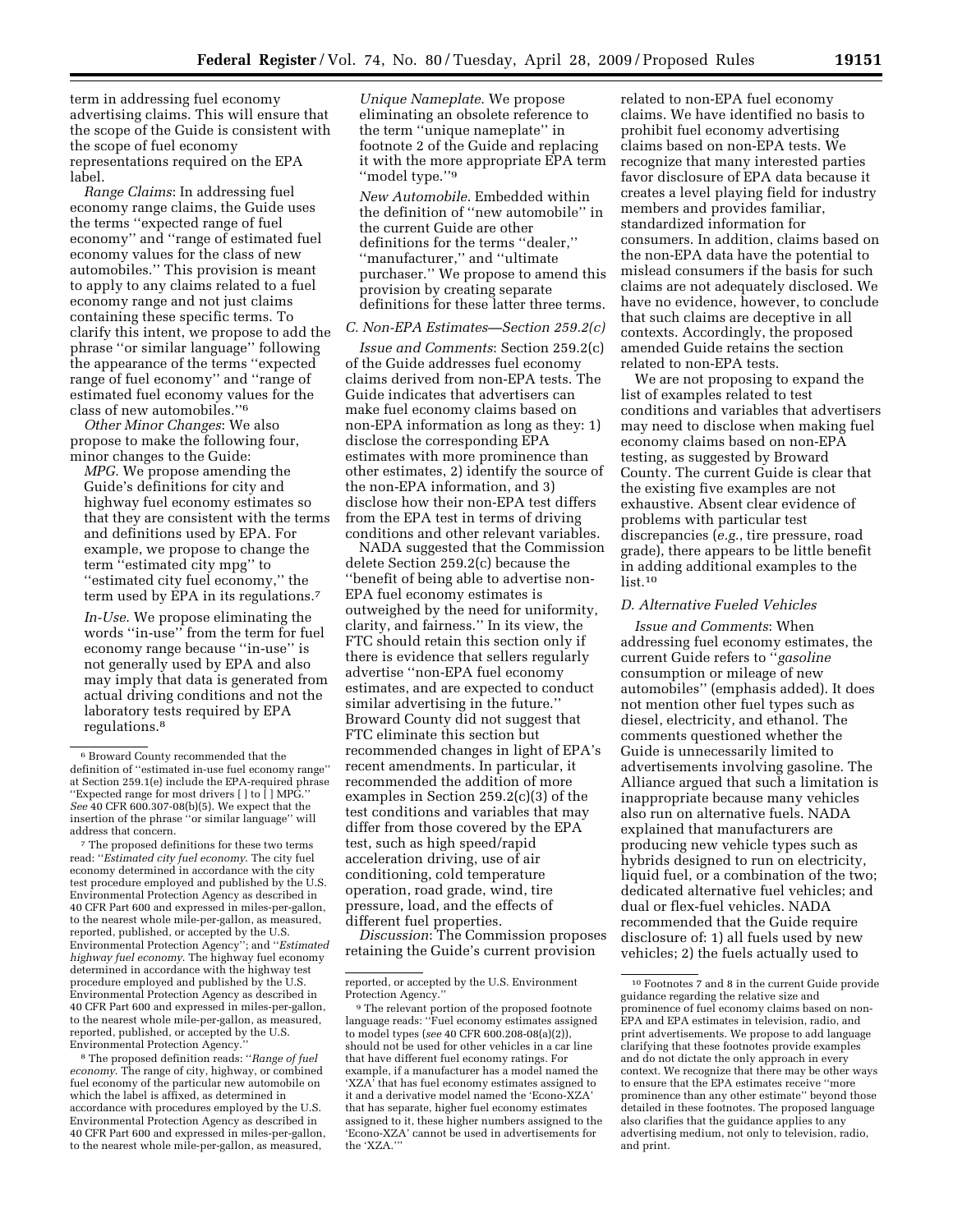generate advertised EPA estimates; and 3) any appropriate information from the Commission's labeling requirements for alternative fuels and alternative fueled vehicles (16 CFR Part 309). For example, NADA suggested that advertisements for dual or flex-fuel vehicles indicate the estimated range for each type of fuel. NADA believes that such information would ''enable consumers to better compare vehicles using the same fuel and/or technology and to better compare new technology and alternative fuel vehicles to their gasoline counterparts.''

*Discussion*: The Commission proposes to amend the Guide in two respects related to alternative fuel vehicles. First, we propose to clarify that the Guide's provisions apply to all fuel types covered by EPA's current fuel economy labeling program. Second, we propose adding guidance related to advertising claims for the cruising range of vehicles run by alternative fuels such as electricity.

First, we agree with commenters that the FTC's guidance should cover claims related to newer vehicle types and a broader range of fuel categories to help advertisers avoid making deceptive claims in the changing automobile market. The amendments, therefore, would remove references to ''gasoline'' throughout the Guide (*e.g.*, in the definitions for city and highway fuel economy) and replace them with references to the term ''fuel.'' The proposed amendments would also add a definition for ''fuel'' to the Guide that specifically refers to fuels covered under EPA's current labeling requirements, namely gasoline, electricity, alcohol, and natural gas.11

Second, the Commission proposes to add guidance related to cruising range information for alternative fueled vehicles, as suggested by NADA. The FTC's Alternative Fueled Vehicle Rule (16 CFR Part 309) requires estimated cruising range disclosures on labels for alternative fuel vehicles such as those powered by electricity, natural gas, and hydrogen.12 For most alternative fueled vehicle types, the Rule also identifies specific procedures manufacturers must use to calculate those cruising ranges (*e.g.*, EPA- and FTC-mandated procedures for most vehicles).13

Cruising ranges provide consumers with important information about the number of miles vehicles will travel between refueling (*e.g.*, the number of miles an electric vehicle will travel on a single charge).

Industry trends suggest that advertisements related to cruising range will increase over the next several years. Recently, manufacturers have increased their development and marketing of vehicles that use alternative fuels such as ethanol<sup>14</sup> and compressed natural gas. They are also developing a variety of vehicles that use technologies not previously available on a wide basis, such as plug-in electric vehicles (''PHEVs''), pure electric vehicles (''EVs''), and vehicles that use hydrogen fuel cell technology. Given these developments, advertising claims for cruising range are likely to become more prevalent.

Though we expect that most advertisers will use the FTC-required procedures to derive cruising range estimates, some may seek to use alternative estimates in advertising. Such claims, advertised without qualification, could harm consumers by confusing or deceiving those who assume the cruising range estimates appearing in advertisements are the same as those appearing on the FTCrequired vehicle label. To avoid such problems, the proposed Guide amendments would indicate that advertisers making such claims should identify the estimate required on the FTC label, disclose the source of the non-FTC derived cruising range information, and describe any material differences between the FTC-mandated and non-FTC procedures.15 Because the Commission already has established similar guidance for analogous claims related to fuel economy in Section 259.2(c), we have based this new proposed guidance for alternative fuel

vehicle claims on those existing provisions.

We invite comments on this proposal. In particular, we seek information on whether cruising range estimates will become increasingly prevalent in the future and whether the proposed guidance is necessary to help prevent deceptive advertising.

### *E. Model Year*

*Issue and Comments*: The current Fuel Economy Guide does not address a vehicle's model year. NADA suggested that fuel economy advertisements should specify the vehicle's model year because EPA's new fuel economy standards took effect in model year 2008. NADA believes that clear disclosure of model year is important to allow consumers to make appropriate comparisons between models labeled with the old test results and those labeled with the new results.

*Response*: The Commission is not proposing to change the Guide to address disclosures related to model year. We understand that the EPA test procedure amendments yielded fuel economy numbers for all 2008 vehicles that are substantially different from those for 2007 models. This inconsistency, however, reflected a temporary transition and we expect that any confusion has diminished as 2007 vehicles have been sold. Accordingly, any specific guidance on the use of model year information in advertisements in the Fuel Economy Guide would be obsolete.16

#### *F. Consumer Education*

*Issue and Comments*: Broward County urged the Commission to increase its consumer education efforts to ensure that consumers understand the impact of changes in EPA's test procedures.

*Discussion*: The Commission currently provides consumers with information related to fuel and fuel economy through its website at (*http:// www.ftc.gov/energy*). These resources include information on gas mileage, questionable ''gas-savings'' products, alternative fueled vehicles, and octane ratings. We will consider adding additional consumer education materials as appropriate. As for information about the new fuel economy estimates, we note that EPA and DOE already maintain a website *http://www.fueleconomy.gov* that provides comprehensive consumer information on the fuel economy issues, including detailed information on the new fuel economy ratings and labels

<sup>11</sup> *See http://www.fueleconomy.gov/* for a list of currently available alternative fueled vehicles.

<sup>12</sup> The FTC's labeling requirements apply to vehicles capable of operating on methanol (or other alcohols), ethanol at mixtures of 85 percent or more, natural gas, liquefied petroleum gas, hydrogen, coal-derived liquid fuels, fuels derived from biological materials, and electricity. *See* 16 CFR 309.1.

<sup>13</sup> For most vehicles, the FTC Rule requires the use of EPA fuel economy data to derive cruising ranges. For electric vehicles, however,

manufacturers must determine cruising ranges using Society of Automotive Engineers (''SAE'') Surface Vehicle Recommended Practice SAE J1634—1993—05—20, ''Electric Vehicle Energy Consumption and Range Test Procedure.'' 16 CFR 309.22(a)(2). For non-electric vehicles that are not subject to EPA's fuel economy labeling regulations (40 CFR Part 600) (*e.g.*, certain ethanol vehicles), the FTC's Alternative Fuel Vehicle Rule requires manufacturers to have competent and reliable evidence that substantiates the minimum and maximum number of miles the vehicle will travel between refueling and recharging. *See* 16 CFR 309.22.

<sup>14</sup> Although EPA's fuel economy labeling requirements currently do not apply to ethanol, EPA is considering the issue. *See* 71 FR at 77904- 05.

<sup>15</sup> As part of these proposed changes related to alternative fueled vehicles, the amendments would also add definitions to Section 259.1 for ''alternative fueled vehicle'' and ''estimated cruising range.''

<sup>16</sup> We note that nothing prohibits the inclusion of model year information in an advertisement.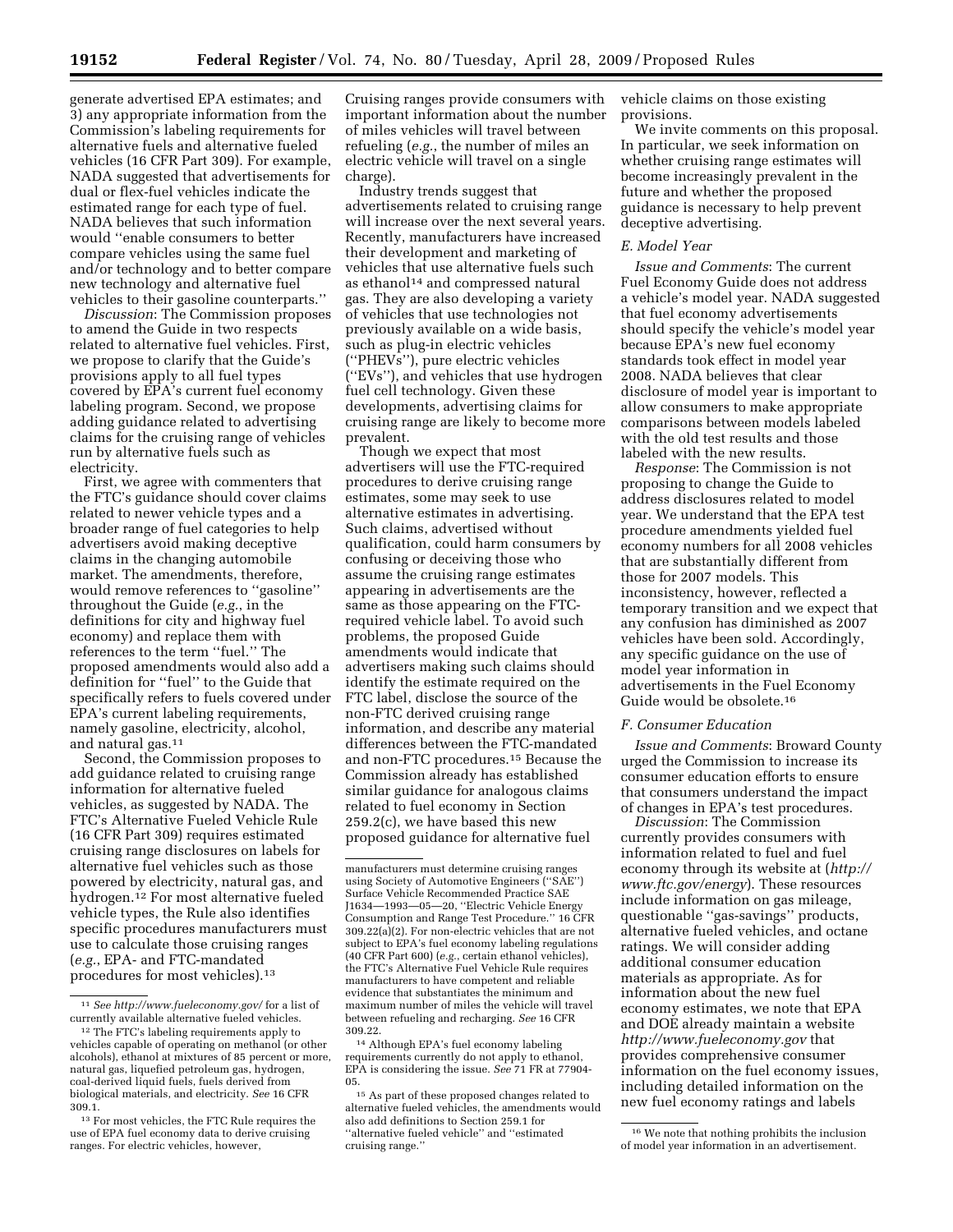(*http://www.fueleconomy.gov/feg/ ratings2008.shtml*).

## **III. Request for Comment and Regulatory Review Program**

The Commission solicits written public comments on any aspect of the proposed amendments to the Fuel Economy Guide announced in this Notice. We specifically request comments on the following questions:

(1) What costs or burdens, or other impacts, would the proposed amendments impose, and on whom? What evidence supports the asserted costs, burdens, or other impacts?

(2) What modifications, if any, should the Commission make to the proposed amendments to increase their benefits to consumers?

(a) What evidence supports your proposed modifications? Please submit any such evidence.

(b) How would these modifications affect the costs and benefits of the proposed amendments for consumers?

(c) How would these modifications affect the costs and benefits of the proposed requirements for businesses, and in particular, small businesses?

(3) What modifications, if any, should the Commission make to the proposed amendments to decrease their burdens on businesses?

(a) What evidence supports your proposed modifications? Please submit any such evidence.

(b) How would these modifications affect the costs and benefits of the proposed requirements for consumers?

(c) How would these modifications affect the costs and benefits of the proposed requirements for businesses, and in particular, small businesses?

(4) Should the Guide include provisions related to cruising range claims for alternative fuel vehicles as proposed? Will cruising range estimates become increasingly prevalent in the future? Is the proposed guidance necessary to help prevent deceptive advertising related to such claims?

#### **List of Subjects in 16 CFR Part 259**

Advertising, Fuel economy, Trade practices.

For the reasons set forth in the preamble, the Commission proposes to amend 16 CFR Part 259 as follows:

# **PART 259—GUIDE CONCERNING FUEL ECONOMY ADVERTISING FOR NEW AUTOMOBILES**

1. The authority citation for part 259 continues to read as follows:

**Authority:** 15 U.S.C. 41—58.

2. Section 259.1 is revised to read as follows:

#### **§ 259.1 Definitions.**

For the purposes of this part, the following definitions shall apply:

(a) *Alternative fueled vehicle*. Any vehicle that qualifies as a covered vehicle under 16 CFR Part 309.

(b) *Dealer*. Any person located in the United States or any territory thereof engaged in the sale or distribution of new automobiles to the ultimate purchaser.

(c) *Estimated city fuel economy*. The city fuel economy determined in accordance with the city test procedure employed and published by the U.S. Environmental Protection Agency as described in 40 CFR Part 600 and expressed in miles-per-gallon, to the nearest whole mile-per-gallon, as measured, reported, published, or accepted by the U.S. Environmental Protection Agency.

(d) *Estimated combined fuel economy*. The combined fuel economy value determined for a vehicle (or vehicles) in accordance with U.S. Environmental Protection Agency regulations described in 40 CFR Part 600 and expressed in miles-per-gallon, to the nearest whole mile-per-gallon, as measured, reported, published, or accepted by the U.S. Environmental Protection Agency.

(e) *Estimated cruising range*. An estimate of the number of miles an alternative fueled vehicle will travel between refueling as defined and determined pursuant to 16 CFR Part 309.

(f) *Estimated highway fuel economy*. The highway fuel economy determined in accordance with the highway test procedure employed and published by the U.S. Environmental Protection Agency as described in 40 CFR Part 600 and expressed in miles-per-gallon, to the nearest whole mile-per-gallon, as measured, reported, published, or accepted by the U.S. Environmental Protection Agency.

(g) *Fuel*.

(1) Gasoline and diesel fuel for gasoline- or diesel-powered automobiles; or

(2) Electrical energy for electrically powered automobiles; or

(3) Alcohol for alcohol-powered automobiles; or

(4) Natural gas for natural gaspowered automobiles.

(h) *Fuel economy*. (1) The average number of miles traveled by an automobile or group of automobiles per volume of fuel consumed as calculated in this part; or

(2) The equivalent petroleum-based fuel economy for an electrically powered automobile as determined by the Secretary of Energy.

(i) *Manufacturer*. Any person engaged in the manufacturing or assembling of new automobiles, including any person importing new automobiles for resale and any person who acts for and is under the control of such manufacturer, assembler, or importer in connection with the distribution of new automobiles.

(j) *New automobile*. Any passenger automobile, medium duty passenger vehicle, or light truck for which a fuel economy label is required under the Energy Policy and Conservation Act (42 U.S.C. 32901 *et seq.*) or rules promulgated thereunder, the equitable or legal title to which has never been transferred by a manufacturer, distributor, or dealer to an ultimate purchaser.

(k) *Range of fuel economy*. The range of city, highway, or combined fuel economy of the particular new automobile on which the label is affixed, as determined in accordance with procedures employed by the U.S. Environmental Protection Agency as described in 40 CFR Part 600, and expressed in miles-per-gallon, to the nearest whole mile-per-gallon, as measured, reported, or accepted by the U.S. Environmental Protection Agency.

(l) *Ultimate purchaser*. The first person, other than a dealer purchasing in his or her capacity as a dealer, who in good faith purchases a new automobile for purposes other than resale, including a person who leases such vehicle for his or her personal use.

(m) *Vehicle configuration*. The unique combination of automobile features, as defined in 40 CFR Part 600.

3. Section 259.2 is revised to read as follows:

#### **§ 259.2 Advertising disclosures.**

(a) No manufacturer or dealer shall make any express or implied representation in advertising concerning the fuel economy of any new automobile1 unless such representation is accompanied by the following clear and conspicuous disclosures:

(1) If the advertisement makes:

(i) Representations about city, highway, and combined fuel economy, or any combination of the three, the advertisement must disclose the applicable estimated fuel economy information for each type of fuel

<sup>1</sup> The Commission will regard as an express or implied fuel economy representation one which a reasonable consumer, upon considering the representation in the context of the entire advertisement, would understand as referring to the fuel economy of the vehicle or vehicles advertised.